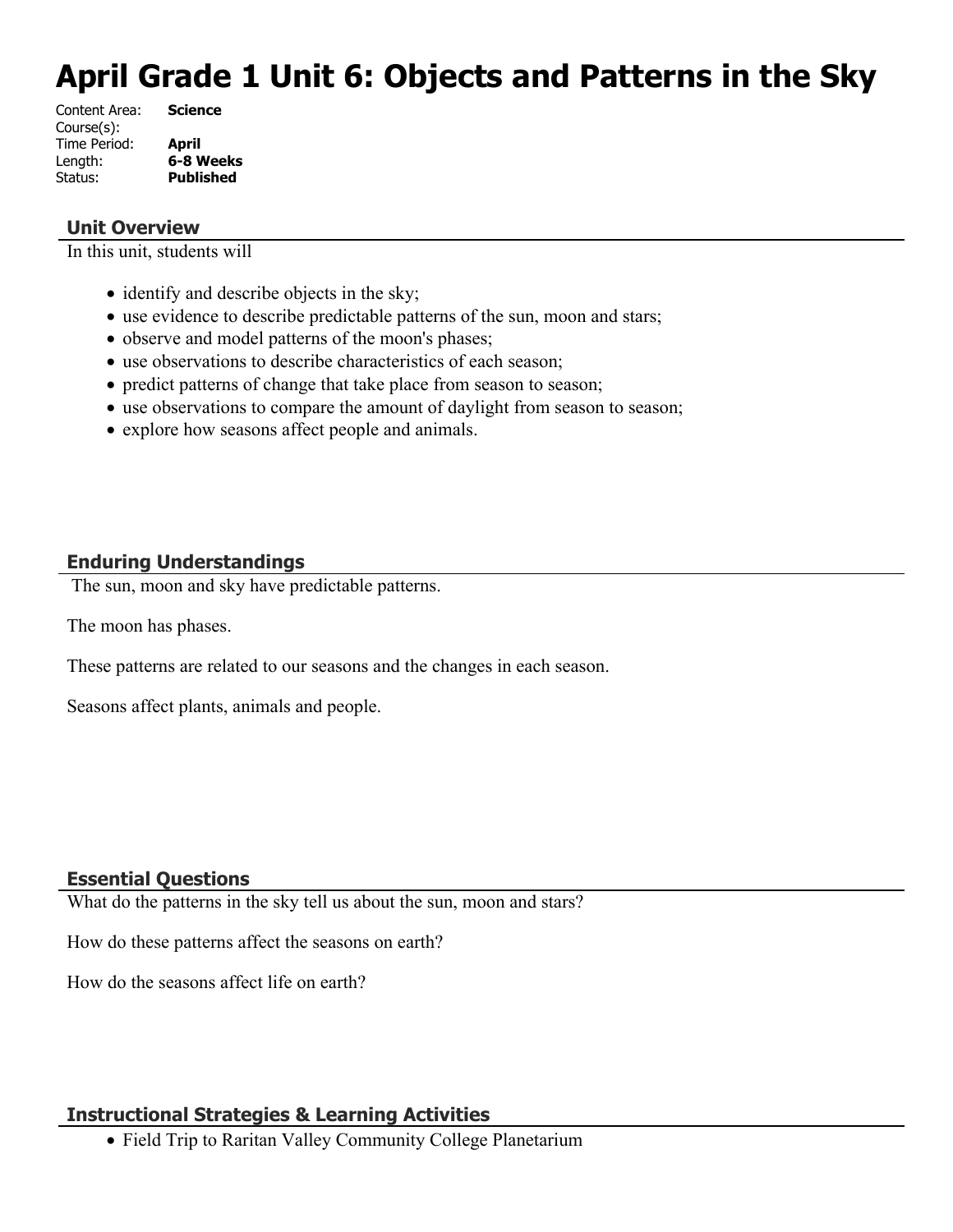Teacher Edition

Objects and Patterns in the Sky: 3D Unit Planning

Planning resources are available for each lesson and hands-on activity in the unit "Objects and Patterns in the Sky." Launch

 $\bullet$ 

Unit 6: Objects and Patterns in the Sky

Teacher Edition

Objects and Patterns in the Sky: Connecting with NGSS

These opportunities for informal science learning provide local context and extend and enhance concepts from the unit "Objects and Patterns in the Sky." Launch

 $\bullet$ 

Unit 6: Objects and Patterns in the Sky

Online Assessment

Objects and Patterns in the Sky: Unit Pretest

The interactive Unit Pretest for "Objects and Patterns in the Sky" focuses on prerequisite knowledge. The test is composed primarily of DOK 1 items that evaluate student preparedness for the upcoming content.

Launch

 $\bullet$ 

Unit 6: Objects and Patterns in the Sky

Teacher eBook

Objects and Patterns in the Sky: Unit Project: Explore the Moon's Phases

During the unit project "Explore the Moon's Phases," children will:

- o Observe the interaction of the sun, Earth, and our moon to investigate and describe pattern of the moon's phases.
- o Collect data to use as evidence to answer a question.
- o Construct an argument using evidence to support a claim.

Launch

 $\bullet$ 

Unit 6: Objects and Patterns in the Sky

Assessment Guide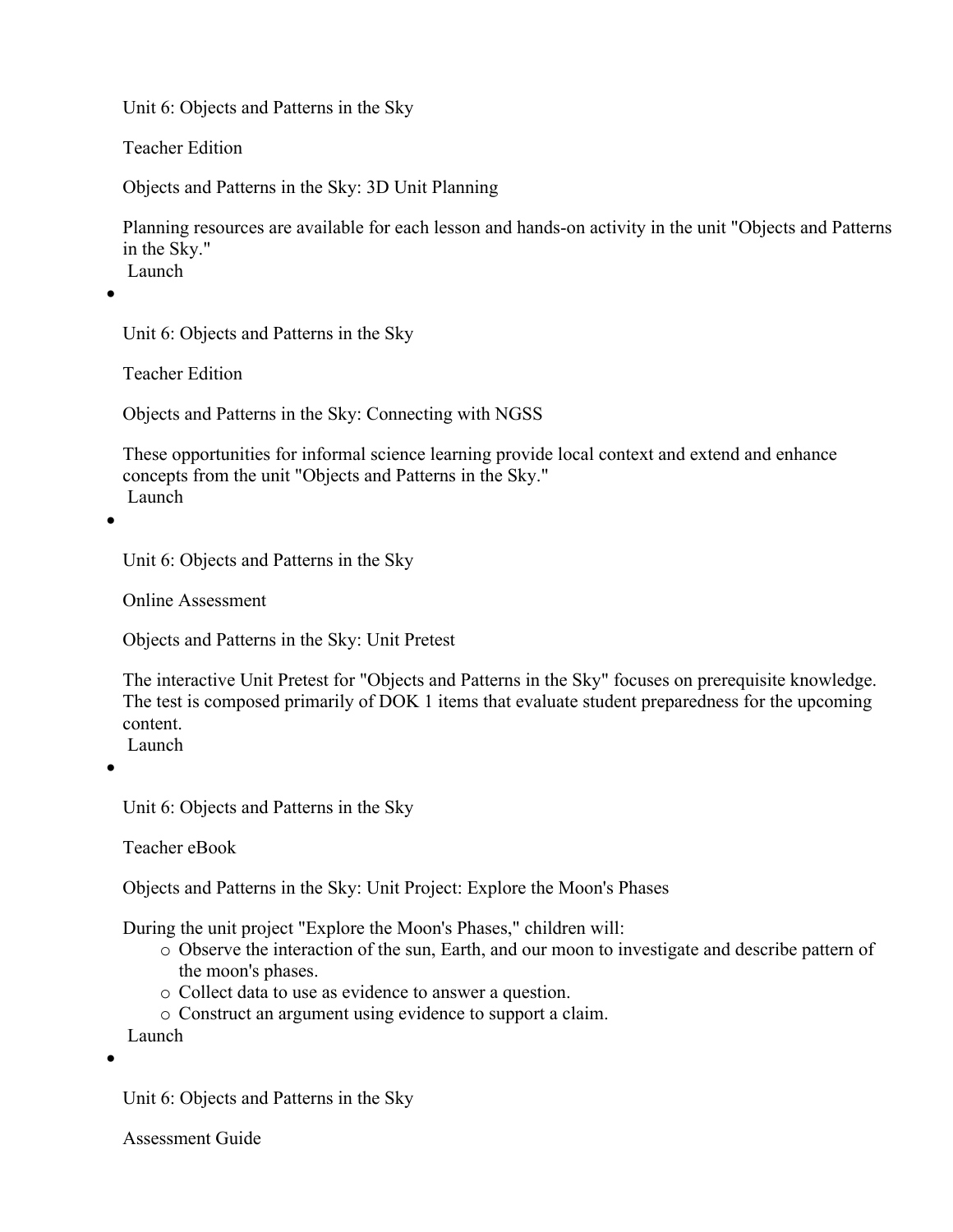Objects and Patterns in the Sky: Unit Pretest

The Unit Pretest for "Objects and Patterns in the Sky" focuses on prerequisite knowledge. The test is composed primarily of DOK 1 items that evaluate student preparedness for the upcoming content. Launch

 $\bullet$ 

Unit 6: Objects and Patterns in the Sky

Home Letter

Objects and Patterns in the Sky: Home Letter

This is the home letter for the unit "Objects and Patterns in the Sky." Launch

 $\bullet$ 

Unit 6: Objects and Patterns in the Sky

Student Edition

Objects and Patterns in the Sky: Unit At a Glance

Unit at a Glance for "Objects and Patterns in the Sky" includes the unit table of contents, unit vocabulary words, and the vocabulary game, Show the Word. In this unit, children will:

- o identify and describe objects in the sky;
- o use evidence to describe predictable patterns of the sun, moon and stars;
- o observe and model patterns of the moon's phases;
- o use observations to describe characteristics of each season;
- o predict patterns of change that take place from season to season;
- o use observations to compare the amount of daylight from season to season;
- o explore how seasons affect people and animals.

Launch

 $\bullet$ 

Unit 6: Objects and Patterns in the Sky

Assessment Guide

Objects and Patterns in the Sky: Unit Test

The Unit Test for "Objects and Patterns in the Sky" assesses students' ability to apply knowledge to solve problems and explain phenomena in relation to the Performance Expectations associated with the unit. In this unit, children:

- o identify and describe objects in the sky;
- o use evidence to describe predictable patterns of the sun, moon and stars;
- o observe and model patterns of the moon's phases;
- o use observations to describe characteristics of each season;
- o predict patterns of change that take place from season to season;
- o use observations to compare the amount of daylight from season to season;
- o explore how seasons affect people and animals.

Launch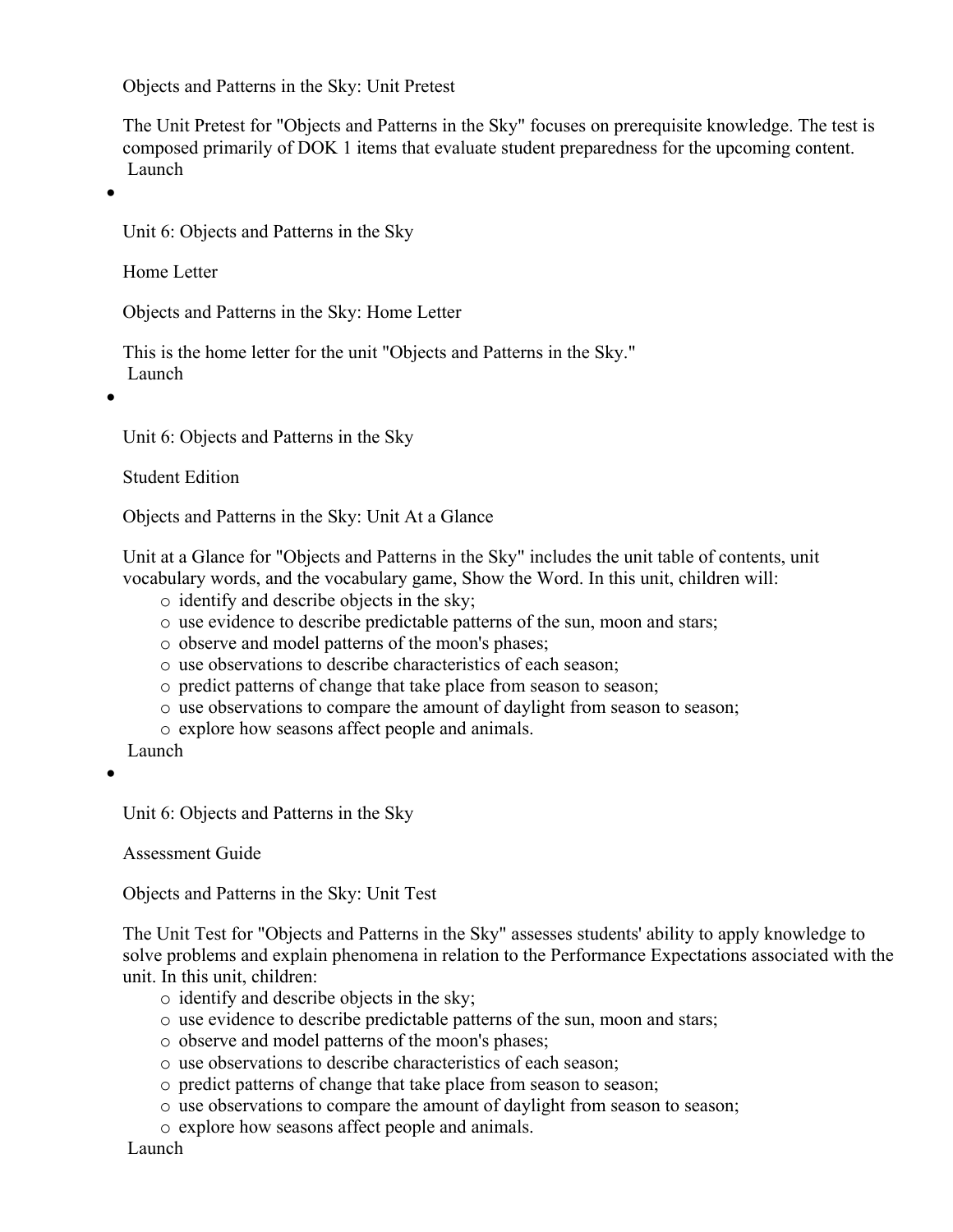Teacher Edition

Objects and Patterns in the Sky: Unit Opener

The Unit Opener introduces the unit "Objects and Patterns in the Sky" and the unit project, Explore the Moon's Phases. Launch

 $\bullet$ 

 $\bullet$ 

Unit 6: Objects and Patterns in the Sky

Teacher Edition

Objects and Patterns in the Sky: Integrating the NGSS\* Three Dimensions of Learning

This section details the Performance Expectations covered in the unit "Objects and Patterns in the Sky."

Launch

 $\bullet$ 

Unit 6: Objects and Patterns in the Sky

Teacher Edition

Objects and Patterns in the Sky: Differentiate Instruction

This page provides differentiated support for this unit's Science & Engineering Leveled Readers, "How Can We Observe and Record Weather?" "How Does the Sky Seem to Change?" "Move It!" and "A Closer Look at Telescopes." Launch

 $\bullet$ 

Unit 6: Objects and Patterns in the Sky

Teacher Edition

Objects and Patterns in the Sky: Unit Project: Explore the Moon's Phases

During the unit project "Explore the Moon's Phases," children will:

- o Observe the interaction of the sun, Earth, and our moon to investigate and describe pattern of the moon's phases.
- o Collect data to use as evidence to answer a question.
- o Construct an argument using evidence to support a claim.

Launch

 $\bullet$ 

Unit 6: Objects and Patterns in the Sky

Online Assessment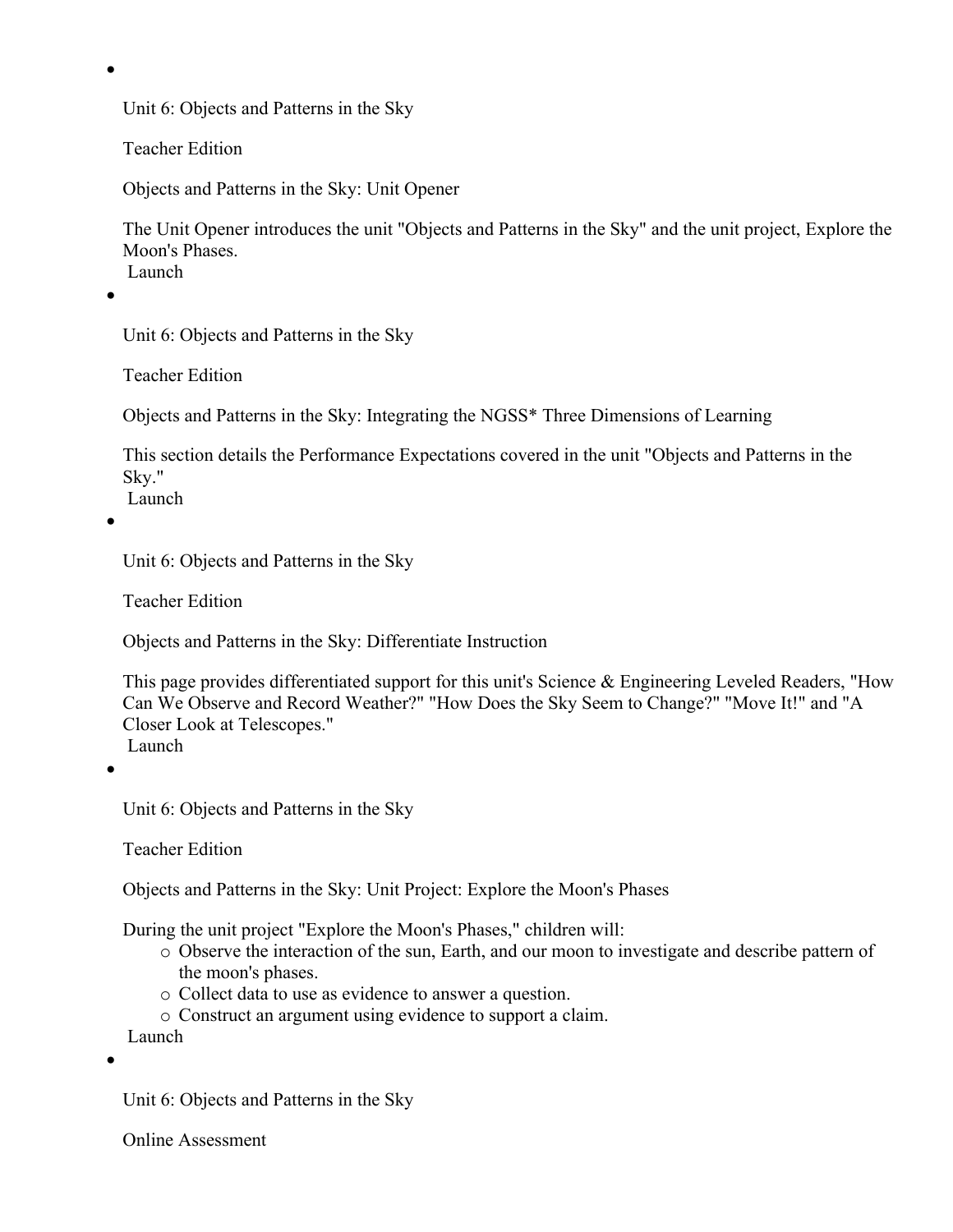Objects and Patterns in the Sky: Unit Test

The interactive Unit Test for "Objects and Patterns in the Sky" assesses students' ability to apply knowledge to solve problems and explain phenomena in relation to the Performance Expectations associated with the unit. In this unit, children:

- o identify and describe objects in the sky;
- o use evidence to describe predictable patterns of the sun, moon and stars;
- o observe and model patterns of the moon's phases;
- o use observations to describe characteristics of each season;
- o predict patterns of change that take place from season to season;
- o use observations to compare the amount of daylight from season to season;
- o explore how seasons affect people and animals.

Launch

 $\bullet$ 

Unit 6: Objects and Patterns in the Sky

Assessment Guide

Objects and Patterns in the Sky: Unit Pretest (Editable)

The Unit Pretest for "Objects and Patterns in the Sky" focuses on prerequisite knowledge. The test is composed primarily of DOK 1 items that evaluate student preparedness for the upcoming content. Launch

 $\bullet$ 

Unit 6: Objects and Patterns in the Sky

Teacher eBook

Objects and Patterns in the Sky: Unit Opener

The Unit Opener introduces the unit "Objects and Patterns in the Sky" and the unit project, Explore the Moon's Phases.

Launch

o Unit 6: Objects and Patterns in the Sky

Student Edition

Objects and Patterns in the Sky: Unit Opener

The Unit Opener for "Objects and Patterns in the Sky" introduces the unit project, Explore the Moon's Phases. During this unit project, children will:

- Observe the interaction of the sun, Earth, and our moon to investigate and describe pattern of the moon's phases.
- Collect data to use as evidence to answer a question.
- Construct an argument using evidence to support a claim.

Launch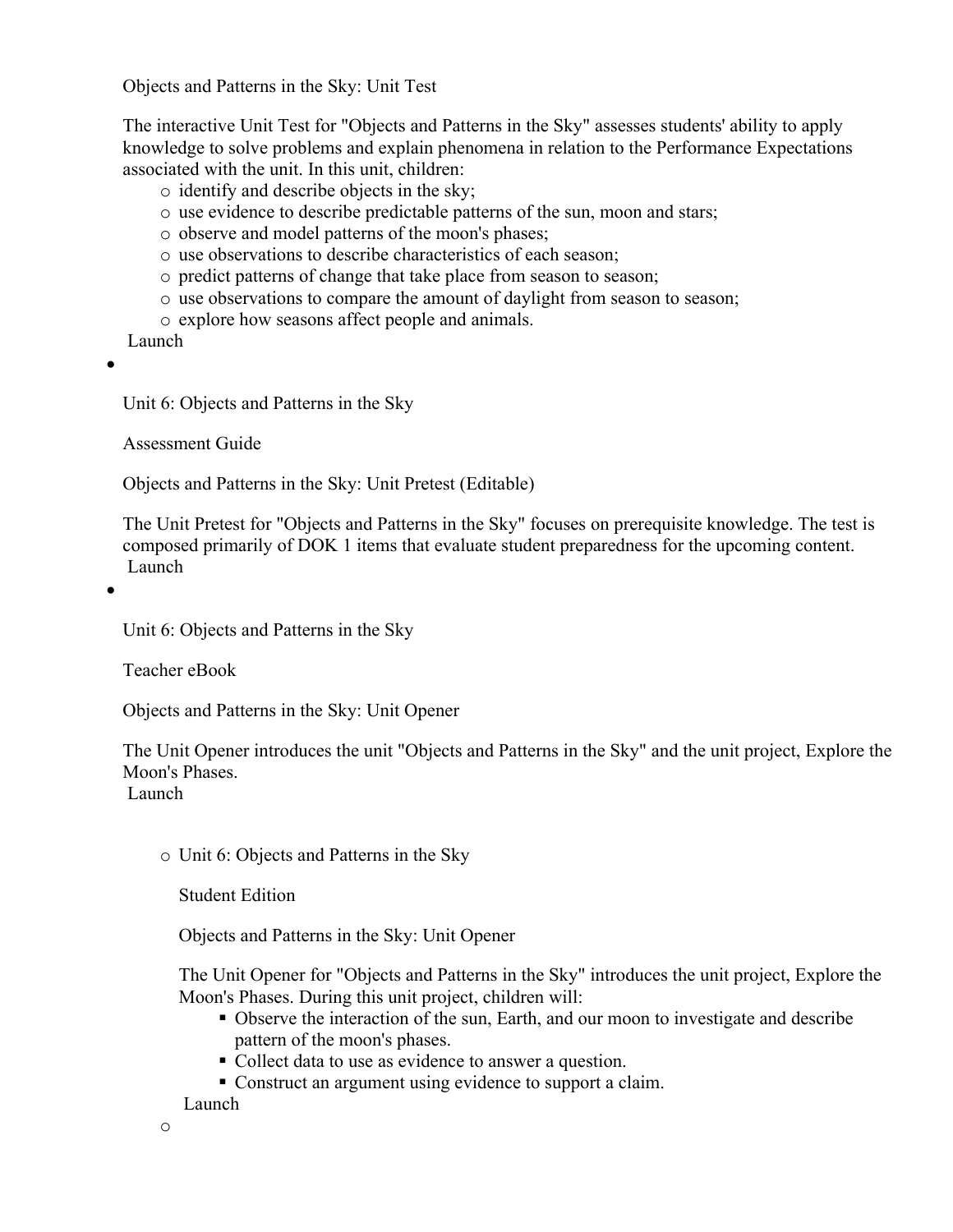Assessment Guide

Objects and Patterns in the Sky: Unit Test (Editable)

The Unit Test for "Objects and Patterns in the Sky" assesses students' ability to apply knowledge to solve problems and explain phenomena in relation to the Performance Expectations associated with the unit. In this unit, children:

- identify and describe objects in the sky;
- use evidence to describe predictable patterns of the sun, moon and stars;
- observe and model patterns of the moon's phases;
- use observations to describe characteristics of each season;
- **Periode patterns of change that take place from season to season;**
- use observations to compare the amount of daylight from season to season;
- **Explore how seasons affect people and animals.**

Launch

o

Unit 6: Objects and Patterns in the Sky

Teacher Edition

Objects and Patterns in the Sky: Unit At a Glance

Unit at a Glance for "Objects and Patterns in the Sky" includes the unit table of contents, unit vocabulary words, and the vocabulary game, Show the Word. In this unit, children will:

- identify and describe objects in the sky;
- use evidence to describe predictable patterns of the sun, moon and stars;
- observe and model patterns of the moon's phases;
- use observations to describe characteristics of each season;
- **predict patterns of change that take place from season to season;**
- use observations to compare the amount of daylight from season to season;
- explore how seasons affect people and animals.

Launch

o

Unit 6: Objects and Patterns in the Sky

Student eBook

Objects and Patterns in the Sky: Unit Opener

The Unit Opener for "Objects and Patterns in the Sky" introduces the unit project, Explore the Moon's Phases. During this unit project, children will:

- Observe the interaction of the sun, Earth, and our moon to investigate and describe pattern of the moon's phases.
- Collect data to use as evidence to answer a question.
- Construct an argument using evidence to support a claim.
- Launch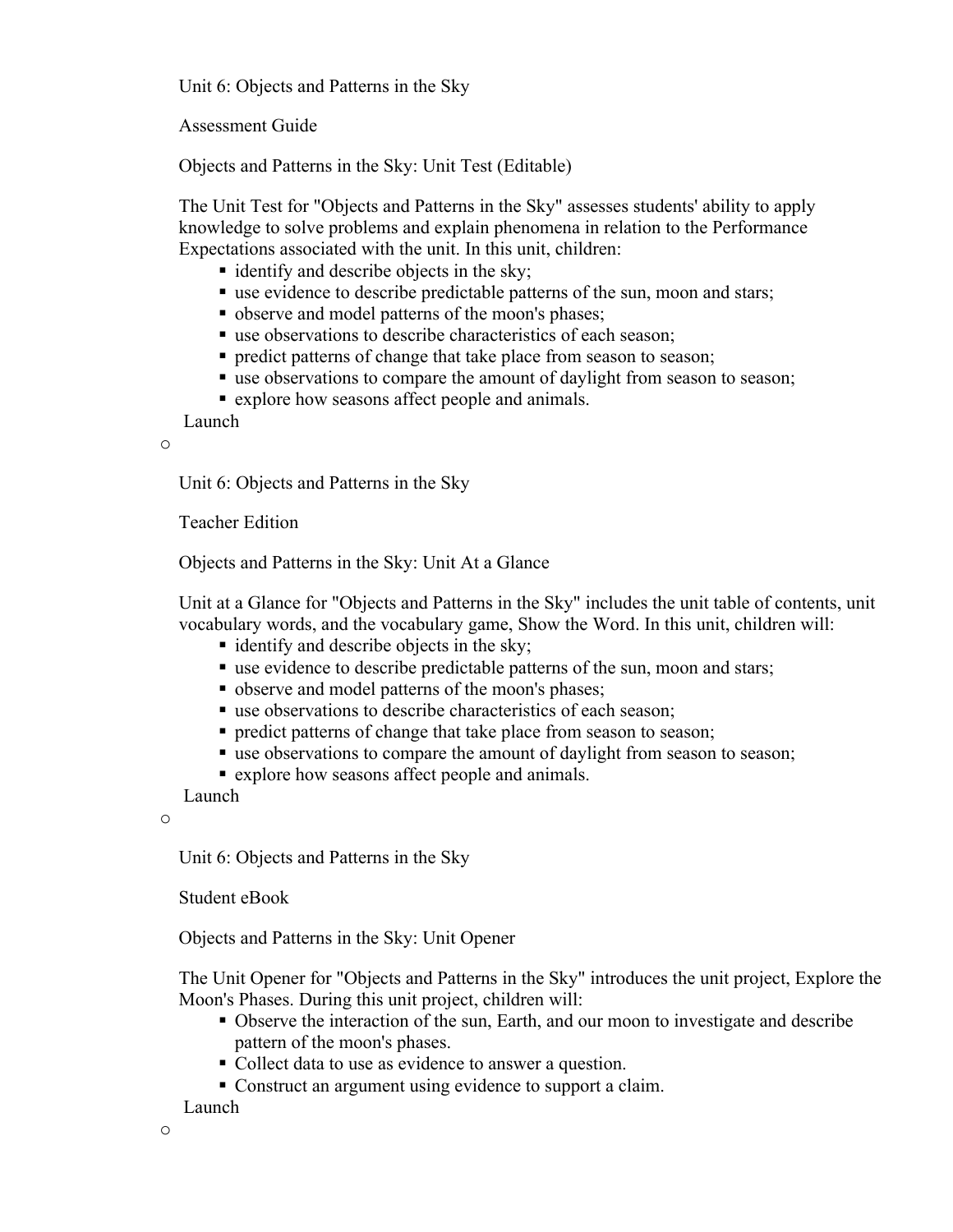Leveled Readers Teacher's Guide

Topic 7: Objects in the Sky

The Leveled Readers Teachers Guide provides teaching strategies and support (as well as reproducible English and Spanish worksheets) for the Unit 6 readers "How Does the Sky Seem to Change?" and "A Closer Look at Telescopes." On-Level and Extra-Support worksheets focus on vocabulary development, while Enrichment worksheets reinforce and enrich content. Launch

```
o
```
Unit 6: Objects and Patterns in the Sky

Teacher eBook

Objects and Patterns in the Sky: Unit Performance Task: Explore Short and Long Days

During the Performance Task "Explore Short and Long Days," children will observe the growth patterns of plants exposed to different amounts of sunlight, and collect and analyze data that explains how seasonal patterns of daylight affect plant growth. Launch

o

Unit 6: Objects and Patterns in the Sky

You Solve It

Eyes on the Sky (Teacher)

Teacher support materials are available for "Eyes on the Sky." During this activity, students will learn about the phases of the moon through modeling and prediction. First, students model the phases of the moon using a ball, stick, and flashlight. Then, students are given a particular phase of the moon and are asked to predict the remaining phases. Students can use a simulator to check the accuracy of their predictions. Launch

o

Unit 6: Objects and Patterns in the Sky

Leveled Readers - Blue

On-Level: How Can We Observe and Record Weather?

The leveled reader "How Can We Observe and Record Weather?" is designed for on-level readers and can be used to enrich key concepts from the unit "Objects and Patterns in the Sky." Launch

o

Unit 6: Objects and Patterns in the Sky

Unit Performance Task Worksheet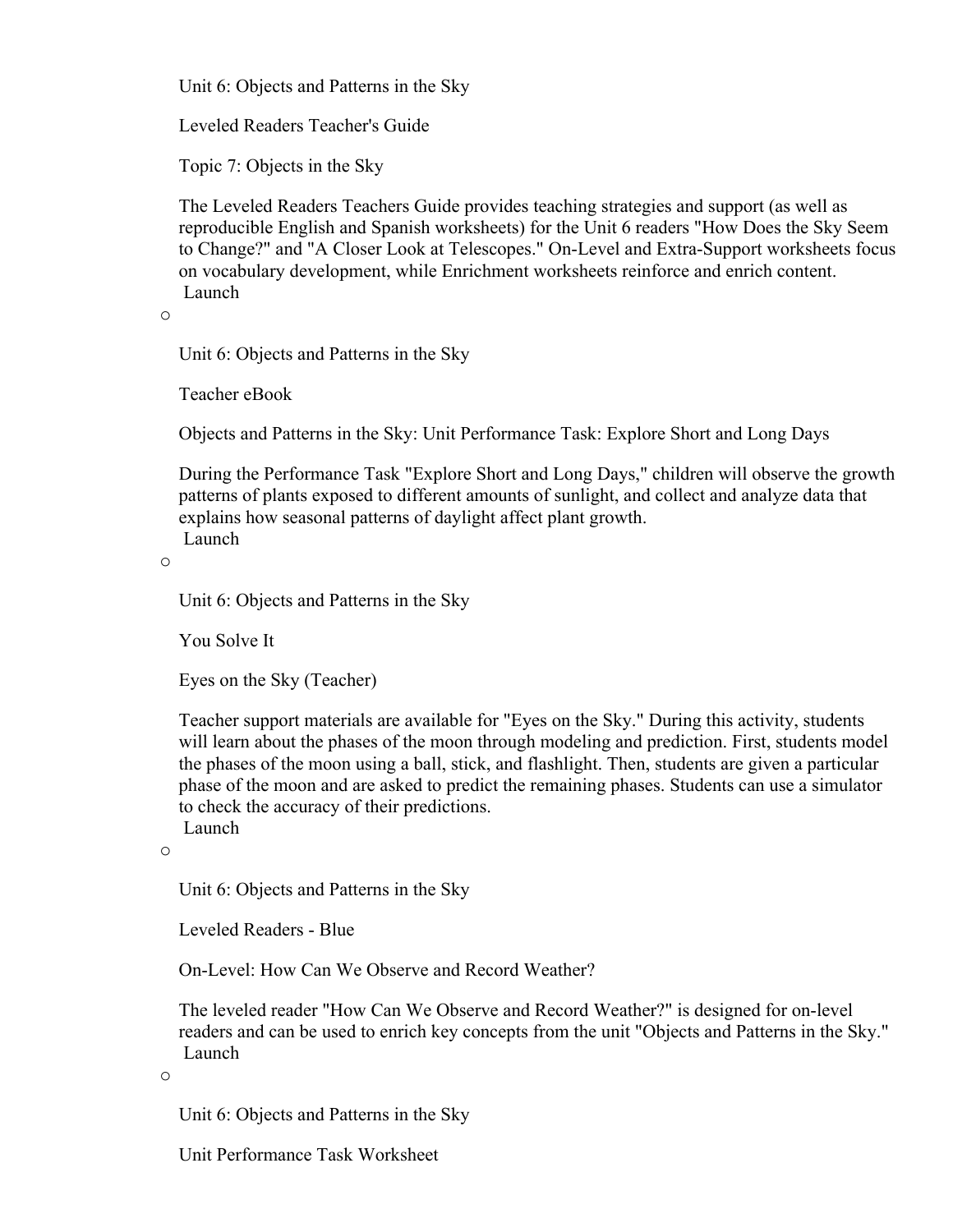Objects and Patterns in the Sky: Unit Performance Task: Explore Short and Long Days (Editable)

This is the editable Unit Performance Task worksheet for "Explore Short and Long Days." During this task, children will observe the growth patterns of plants exposed to different amounts of sunlight, and collect and analyze data that explains how seasonal patterns of daylight affect plant growth. Launch

o

Unit 6: Objects and Patterns in the Sky

Leveled Readers - Red

Extra-Support: How Can We Observe and Record Weather?

The leveled reader "How Can We Observe and Record Weather?" is designed for below-level readers and can be used to reinforce key concepts from the unit "Objects and Patterns in the Sky."

Launch

o

Unit 6: Objects and Patterns in the Sky

Leveled Readers - Blue

On-Level: How Does the Sky Seem to Change?

The leveled reader "How Does the Sky Seem to Change?" is designed for on-level readers and can be used to enrich key concepts from the unit "Objects and Patterns in the Sky." Launch

o

Unit 6: Objects and Patterns in the Sky

Student Edition

Objects and Patterns in the Sky: Unit Performance Task: Explore Short and Long Days

During the Performance Task "Explore Short and Long Days," children will observe the growth patterns of plants exposed to different amounts of sunlight, and collect and analyze data that explains how seasonal patterns of daylight affect plant growth. Launch

o

Unit 6: Objects and Patterns in the Sky

Leveled Readers - Red

Extra-Support: How Does the Sky Seem to Change?

The leveled reader "How Does the Sky Seem to Change?" is designed for below-level readers and can be used to reinforce key concepts from the unit "Objects and Patterns in the Sky."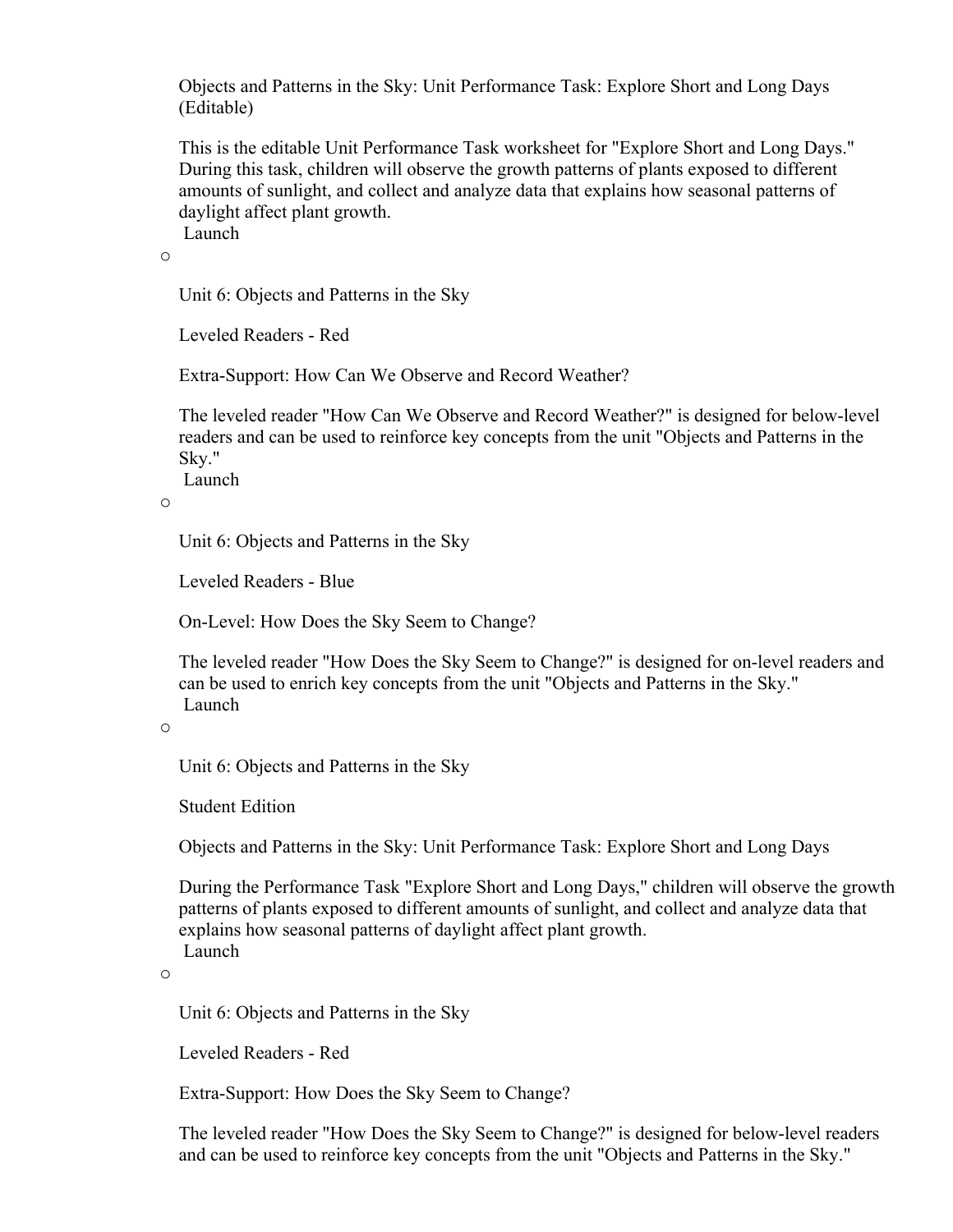Launch

o

Unit 6: Objects and Patterns in the Sky

Student eBook

Objects and Patterns in the Sky: Unit Performance Task: Explore Short and Long Days

During the Performance Task "Explore Short and Long Days," children will observe the growth patterns of plants exposed to different amounts of sunlight, and collect and analyze data that explains how seasonal patterns of daylight affect plant growth. Launch

o

Unit 6: Objects and Patterns in the Sky

You Solve It

Eyes on the Sky

In Eyes on the Sky, students learn about the phases of the moon through modeling and prediction. First, students model the phases of the moon using a ball, stick, and flashlight. Then, students are given a particular phase of the moon and are asked to predict the remaining phases. Students can use a simulator to check the accuracy of their predictions. Launch

■ Unit 6: Objects and Patterns in the Sky

Teacher Edition

Objects and Patterns in the Sky: Unit Performance Task: Explore Short and Long Days

During the Performance Task "Explore Short and Long Days," children will observe the growth patterns of plants exposed to different amounts of sunlight, and collect and analyze data that explains how seasonal patterns of daylight affect plant growth. Launch

 $\blacksquare$ 

Unit 6: Objects and Patterns in the Sky

Teacher eBook

Objects and Patterns in the Sky: Unit Review

The Unit Review assesses student understanding of key ideas and concepts from the unit "Objects and Patterns in the Sky." Launch

.

Unit 6: Objects and Patterns in the Sky

Leveled Readers - Green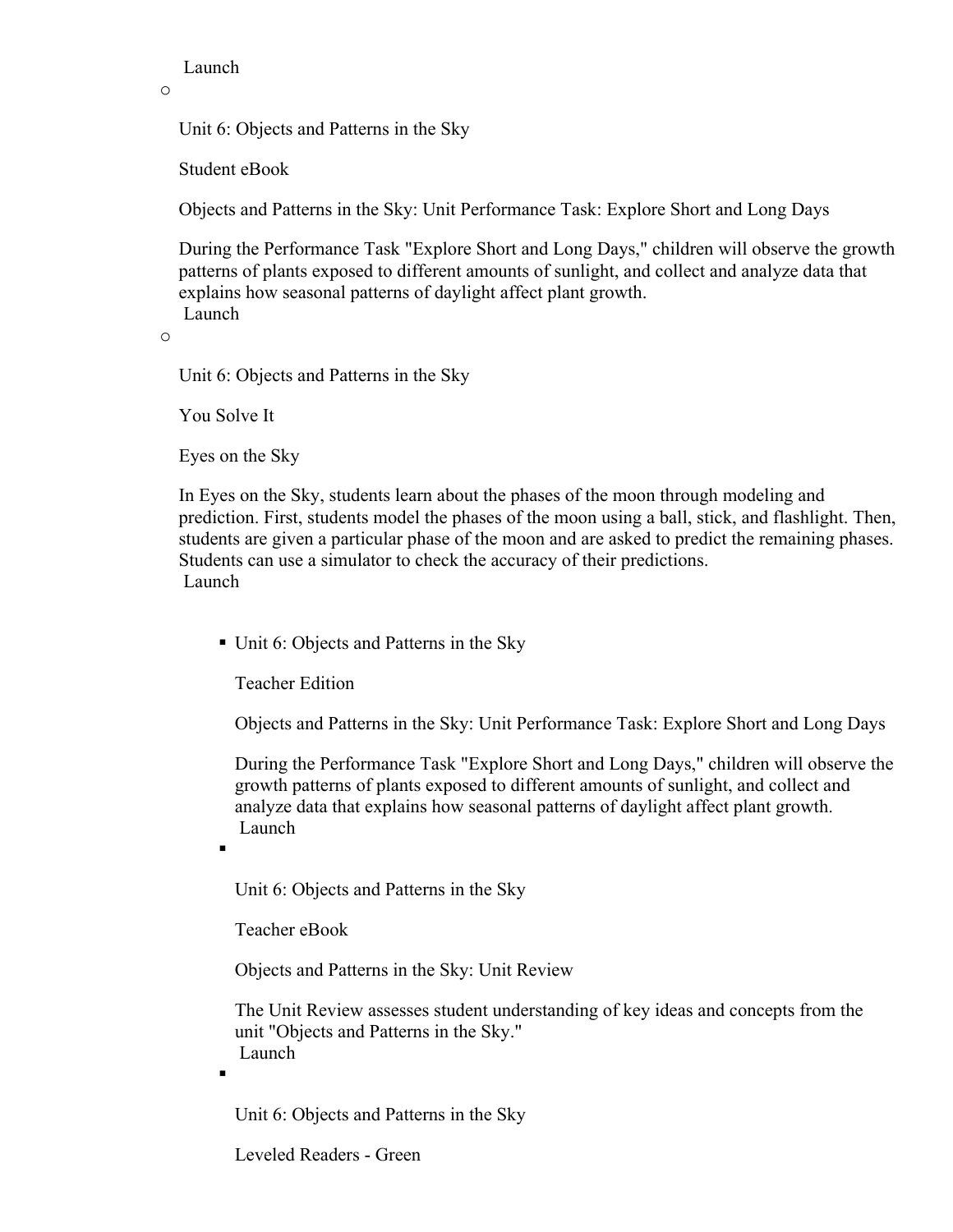Enrichment: Move It!

The leveled reader "Move It!" is designed for above-level readers and can be used to extend key concepts from the unit "Objects and Patterns in the Sky." Launch

.

Unit 6: Objects and Patterns in the Sky

Unit Project Worksheet

Objects and Patterns in the Sky: Unit Project: Explore the Moon's Phases

This is the Unit Project worksheet for "Explore the Moon's Phases." During this project, children will:

- Observe the interaction of the sun, Earth, and our moon to investigate and describe pattern of the moon's phases.
- Collect data to use as evidence to answer a question.
- Construct an argument using evidence to support a claim.

Launch

Unit 6: Objects and Patterns in the Sky

Leveled Readers - Green

Enrichment: A Closer Look at Telescopes

The leveled reader "A Closer Look at Telescopes" is designed for above-level readers and can be used to extend key concepts from the unit "Objects and Patterns in the Sky." Launch

.

 $\blacksquare$ 

Unit 6: Objects and Patterns in the Sky

Student Edition

Objects and Patterns in the Sky: Unit Review

The Unit Review assesses student understanding of key ideas and concepts from the unit "Objects and Patterns in the Sky." Launch

.

Unit 6: Objects and Patterns in the Sky

Student eBook

Objects and Patterns in the Sky: Unit Review

The Unit Review assesses student understanding of key ideas and concepts from the unit "Objects and Patterns in the Sky." Launch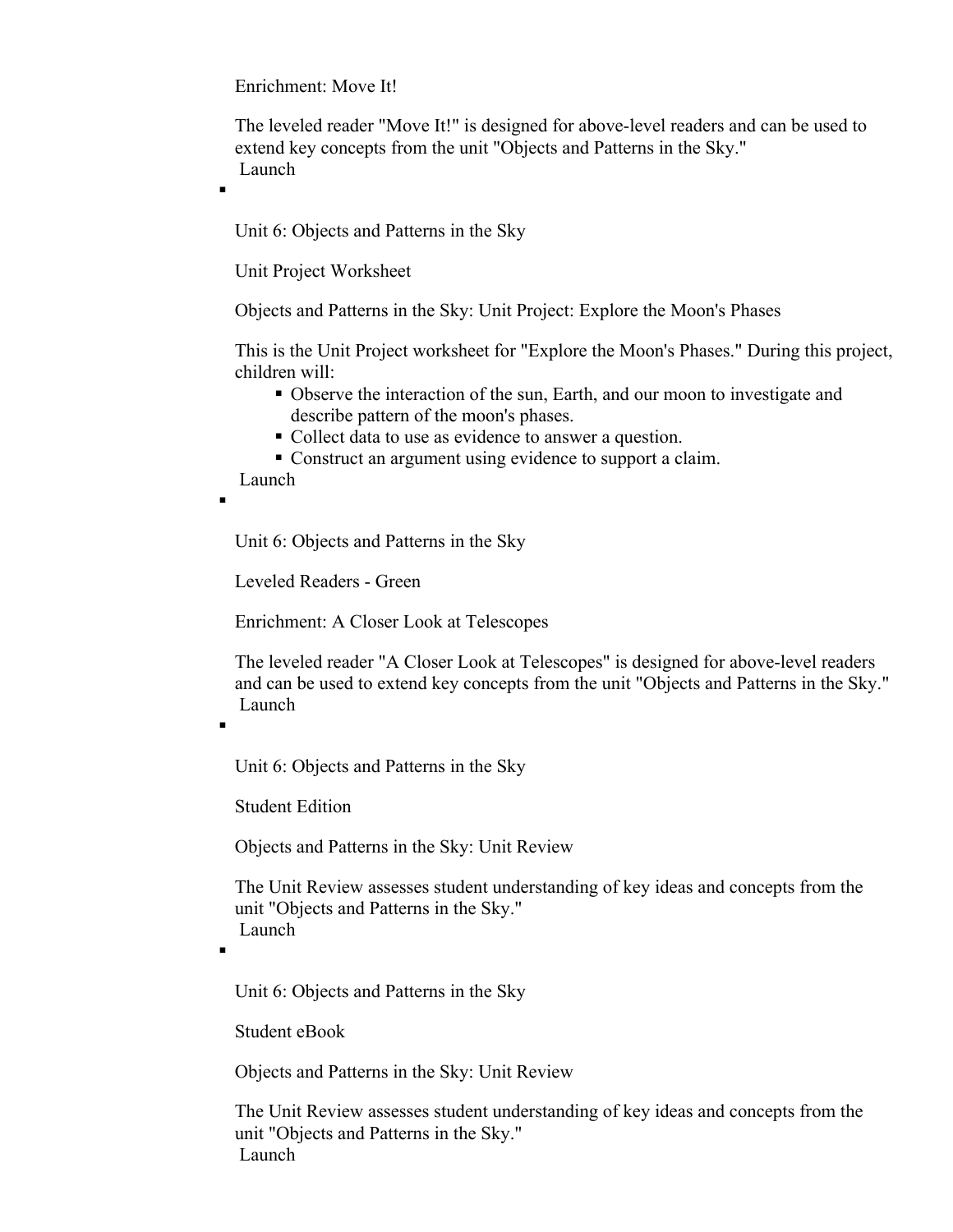Unit Performance Task Worksheet

Objects and Patterns in the Sky: Unit Performance Task: Explore Short and Long Days

This is the Unit Performance Task worksheet for "Explore Short and Long Days." During this task, children will observe the growth patterns of plants exposed to different amounts of sunlight, and collect and analyze data that explains how seasonal patterns of daylight affect plant growth. Launch

.

 $\blacksquare$ 

Unit 6: Objects and Patterns in the Sky

Teacher Edition

Objects and Patterns in the Sky: Unit Review

The Unit Review assesses student understanding of key ideas and concepts from the unit "Objects and Patterns in the Sky." Launch

 $\blacksquare$ 

Unit 6: Objects and Patterns in the Sky

Leveled Readers Teacher's Guide

Topic 6: Weather and Seasons

The Leveled Readers Teachers Guide provides teaching strategies and support (as well as reproducible English and Spanish worksheets) for the Unit 6 readers "How Can We Observe and Record Weather?" and "Move It!" On-Level and Extra-Support worksheets focus on vocabulary development, while Enrichment worksheets reinforce and enrich content.

Launch

 $\blacksquare$ 

Unit 6: Objects and Patterns in the Sky

Unit Project Worksheet

Objects and Patterns in the Sky: Unit Project: Explore the Moon's Phases (Editable)

This is the editable Unit Project worksheet for "Explore the Moon's Phases." During this project, children will:

- Observe the interaction of the sun, Earth, and our moon to investigate and describe pattern of the moon's phases.
- Collect data to use as evidence to answer a question.
- Construct an argument using evidence to support a claim.

Launch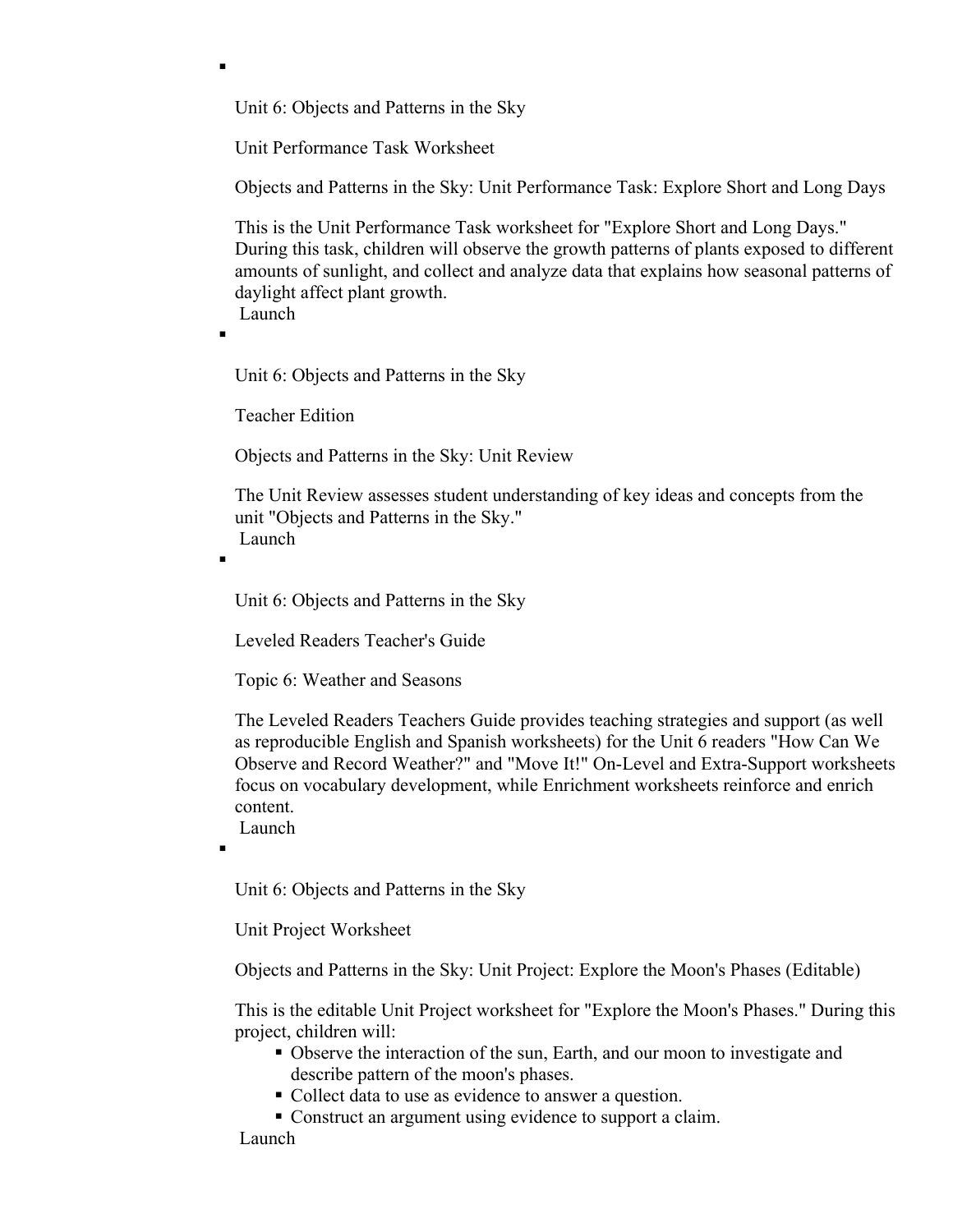## **Integration of Career Exploration, Life Literacies and Key Skills**

Students will establish and follow rules, routines, and responsibilities throughout the year

| CRP.K-12.CRP5        | Consider the environmental, social and economic impacts of decisions.                                      |
|----------------------|------------------------------------------------------------------------------------------------------------|
| CRP.K-12.CRP4        | Communicate clearly and effectively and with reason.                                                       |
| TECH.9.4.2.IML.1     | Identify a simple search term to find information in a search engine or digital resource.                  |
| <b>CRP.K-12.CRP9</b> | Model integrity, ethical leadership and effective management.                                              |
| TECH.9.4.2.Cl.1      | Demonstrate openness to new ideas and perspectives (e.g., 1.1.2.CR1a, 2.1.2.EH.1,<br>6.1.2. Civics CM. 2). |
| CRP.K-12.CRP8        | Utilize critical thinking to make sense of problems and persevere in solving them.                         |
| TECH.9.4.2.CT.3      | Use a variety of types of thinking to solve problems (e.g., inductive, deductive).                         |
|                      | Different types of jobs require different knowledge and skills.                                            |
|                      | Digital tools and media resources provide access to vast stores of information that can be<br>searched.    |
| <b>CRP.K-12.CRP1</b> | Act as a responsible and contributing citizen and employee.                                                |
| <b>CRP.K-12.CRP6</b> | Demonstrate creativity and innovation.                                                                     |
| CRP.K-12.CRP12       | Work productively in teams while using cultural global competence.                                         |

# **Technology and Design Integration**

Students will interact with the lessons through the Smartboard.

| TECH.8.1.2     | Educational Technology: All students will use digital tools to access, manage, evaluate, and<br>synthesize information in order to solve problems individually and collaborate and to<br>create and communicate knowledge. |
|----------------|----------------------------------------------------------------------------------------------------------------------------------------------------------------------------------------------------------------------------|
| TECH.8.1.2.A.4 | Demonstrate developmentally appropriate navigation skills in virtual environments (i.e.,<br>games, museums).                                                                                                               |

#### **Interdisciplinary Connections**

Students go to the STEM lab bi-monthly to create hands-on projects that align with the unit.

Students will listen to and read non-fiction texts about planets and the solar system.

| LA.RI.1.1 | Ask and answer questions about key details in a text.                                                  |
|-----------|--------------------------------------------------------------------------------------------------------|
| LA.RI.1.2 | Identify the main topic and retell key details of a text.                                              |
| LA.RI.1.3 | Describe the connection between two individuals, events, ideas, or pieces of information<br>in a text. |
| LA.RI.1.4 | Ask and answer questions to help determine or clarify the meaning of words and phrases<br>in a text.   |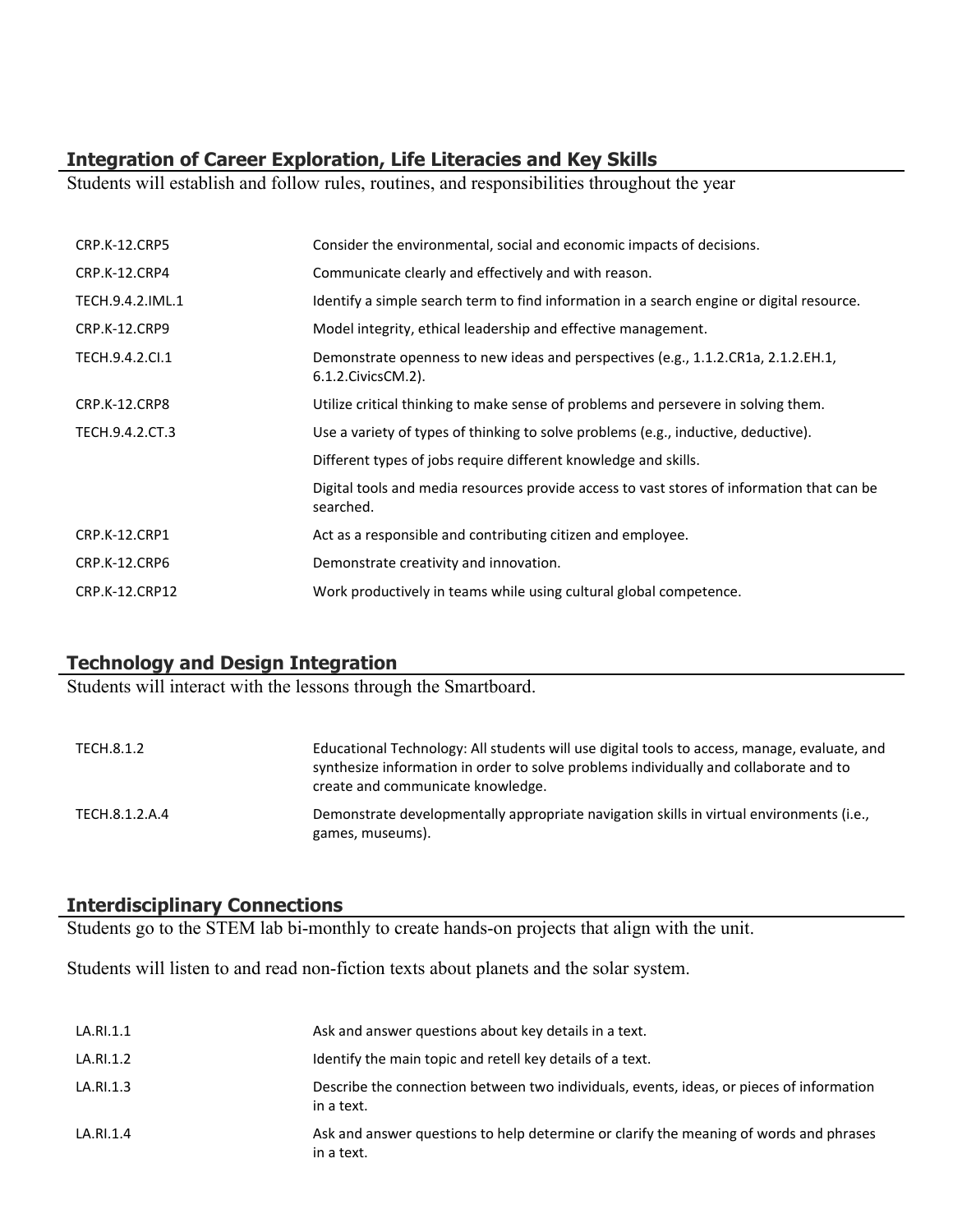| LA.RI.1.5  | Know and use various text features (e.g., headings, tables of contents, glossaries,<br>electronic menus, icons) to locate key facts or information in a text. |
|------------|---------------------------------------------------------------------------------------------------------------------------------------------------------------|
| LA.RI.1.6  | Distinguish between information provided by pictures or other illustrations and<br>information provided by the words in a text.                               |
| LA.RI.1.8  | Identify the reasons an author gives to support points in a text and explain the application<br>of this information with prompting as needed.                 |
| LA.RI.1.9  | Identify basic similarities in and differences between two texts on the same topic (e.g., in<br>illustrations, descriptions, or procedures).                  |
| LA.RI.1.10 | With prompting and support, read informational texts at grade level text complexity or<br>above.                                                              |

# **Differentiation**

- Understand that gifted students, just like all students, come to school to learn and be challenged.
- Pre-assess your students. Find out their areas of strength as well as those areas you may need to address before students move on.
- Consider grouping gifted students together for at least part of the school day.
- Plan for differentiation. Consider pre-assessments, extension activities, and compacting the curriculum.
- Use phrases like "You've shown you don't need more practice" or "You need more practice" instead of words like "qualify" or "eligible" when referring to extension work.
- Encourage high-ability students to take on challenges. Because they're often used to getting good grades, gifted students may be risk averse.

## **Definitions of Differentiation Components**:

- o Content the specific information that is to be taught in the lesson/unit/course of instruction.
- o Process how the student will acquire the content information.
- o Product how the student will demonstrate understanding of the content.
- o Learning Environment the environment where learning is taking place including physical location and/or student grouping

## **Differentiation occurring in this unit:**

See suggestions in the teacher manual for differentiation for struggling and advanced learners.

## **Modifications & Accommodations**

Refer to QSAC EXCEL SMALL SPED ACCOMMOCATIONS spreadsheet in this discipline.

## **Modifications and Accommodations used in this unit:**

IEP and 504 accommodations will be utilized.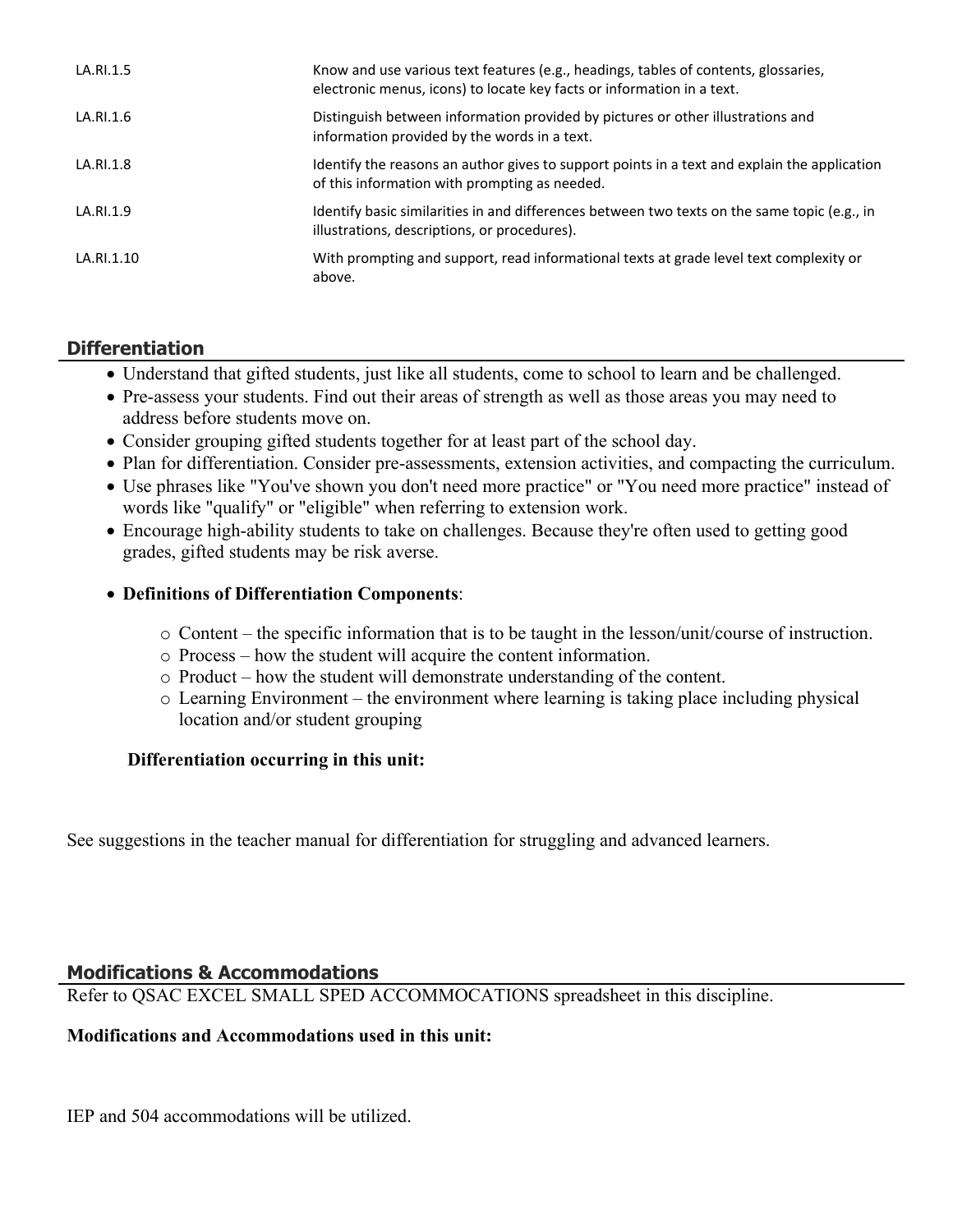#### **Benchmark Assessments**

**Benchmark Assessments** are given periodically (e.g., at the end of every quarter or as frequently as once per month) throughout a school year to establish baseline achievement data and measure progress toward a standard or set of academic standards and goals.

#### **Schoolwide Benchmark assessments:**

Aimsweb benchmarks 3X a year

Linkit Benchmarks 3X a year

DRA

## **Additional Benchmarks used in this unit:**

Unit related tests to show growth over time.

## **Formative Assessments**

Assessment allows both instructor and student to monitor progress towards achieving learning objectives, and can be approached in a variety of ways. **Formative assessment** refers to tools that identify misconceptions, struggles, and learning gaps along the way and assess how to close those gaps. It includes effective tools for helping to shape learning, and can even bolster students' abilities to take ownership of their learning when they understand that the goal is to improve learning, not apply final marks (Trumbull and Lash, 2013). It can include students assessing themselves, peers, or even the instructor, through writing, quizzes, conversation, and more. In short, formative assessment occurs throughout a class or course, and seeks to improve student achievement of learning objectives through approaches that can support specific student needs (Theal and Franklin, 2010, p. 151).

#### **Formative Assessments used in this unit:**

Self-Check and Unit Reviews

## **Summative Assessments**

**Summative assessments** evaluate student learning, knowledge, proficiency, or success at the conclusion of an instructional period, like a unit, course, or program. Summative assessments are almost always formally graded and often heavily weighted (though they do not need to be). Summative assessment can be used to great effect in conjunction and alignment with formative assessment, and instructors can consider a variety of